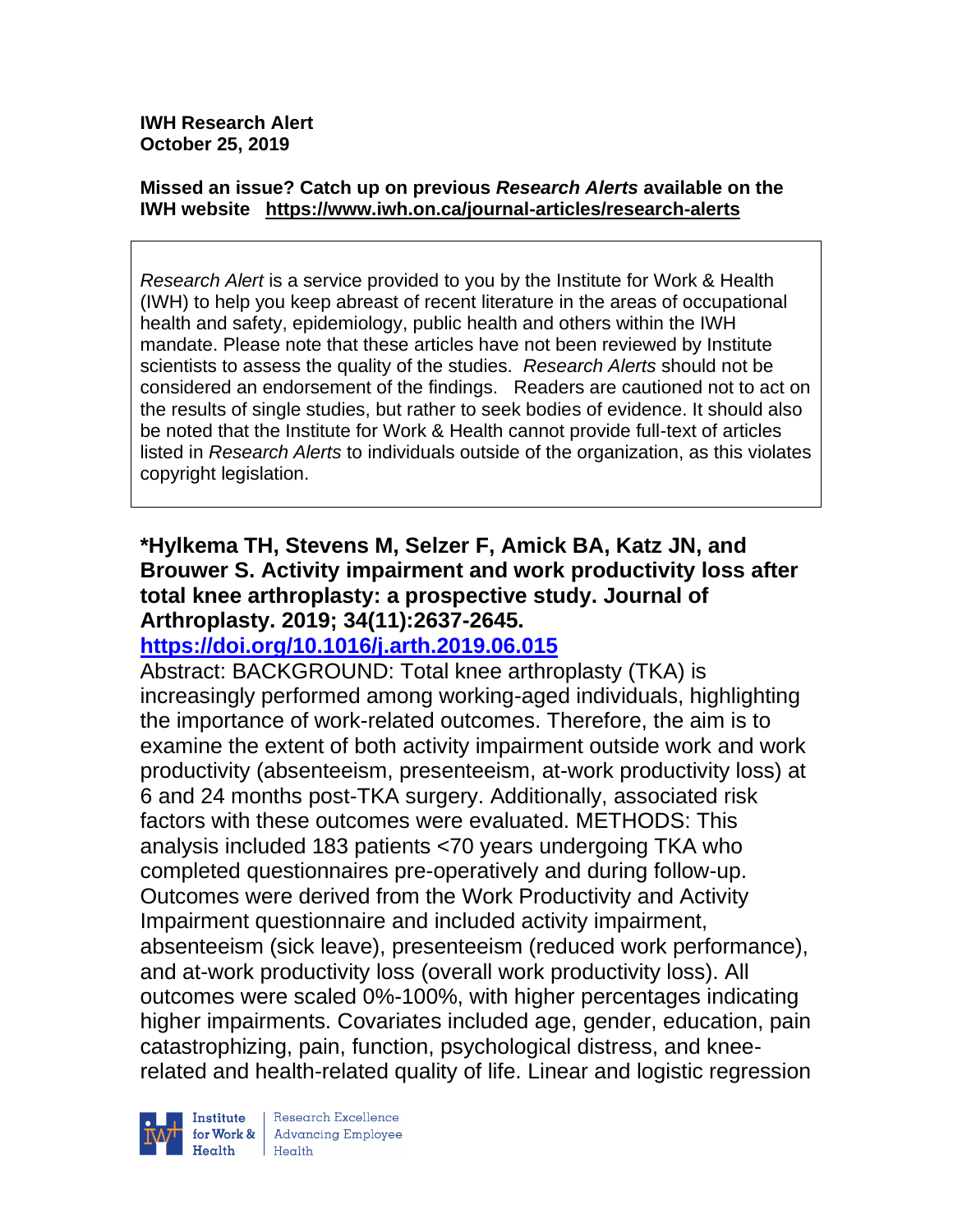was used to assess associations between covariates and Work Productivity and Activity Impairment scores at follow-up. RESULTS: At 6 months, the mean activity impairment was 22.8% (standard deviation [SD] 23.5) dropping to 17.1% (23.1) by 24 months. Among workers, presenteeism was 18.4% (24.6) and at-work productivity loss was 20.8% (26.1). Both dropped significantly by 24 months to 14.2% (22.4) and 12.9% (20.9), respectively. Absenteeism levels were low at both time points. Pain catastrophizing was associated with all outcomes. CONCLUSION: This study showed that activity impairment and work productivity loss are common following TKA, decreased significantly over time, but still existed 2 years postoperatively. Those reporting high levels of pain catastrophizing may benefit from targeted rehabilitation guidance to reduce and possibly prevent activity impairment and work productivity loss

## **Allison RW, Hon CKH, and Xia B. Construction accidents in Australia: evaluating the true costs. Safety Science. 2019; 120:886-896.**

**<https://doi.org/10.1016/j.ssci.2019.07.037>** 

**Badu E, O'Brien AP, and Mitchell R. An integrative review on methodological considerations in mental health research: design, sampling, data collection procedure and quality assurance. Archives of Public Health. 2019; 77:37. <https://doi.org/10.1186/s13690-019-0363-z> [open access]** Abstract: Background: Several typologies and guidelines are available to address the methodological and practical considerations required in mental health research. However, few studies have actually attempted to systematically identify and synthesise these considerations. This paper provides an integrative review that identifies and synthesises the available research evidence on mental health research methodological considerations. Methods: A search of the published literature was conducted using EMBASE, Medline, PsycINFO, CINAHL, Web of Science, and Scopus. The search was limited to papers published in English for the timeframe 2000-2018. Using pre-defined inclusion and exclusion criteria, three reviewers independently screened the retrieved papers. A data extraction form was used to extract data from the included papers. Results: Of 27 papers meeting the inclusion criteria, 13 focused on qualitative

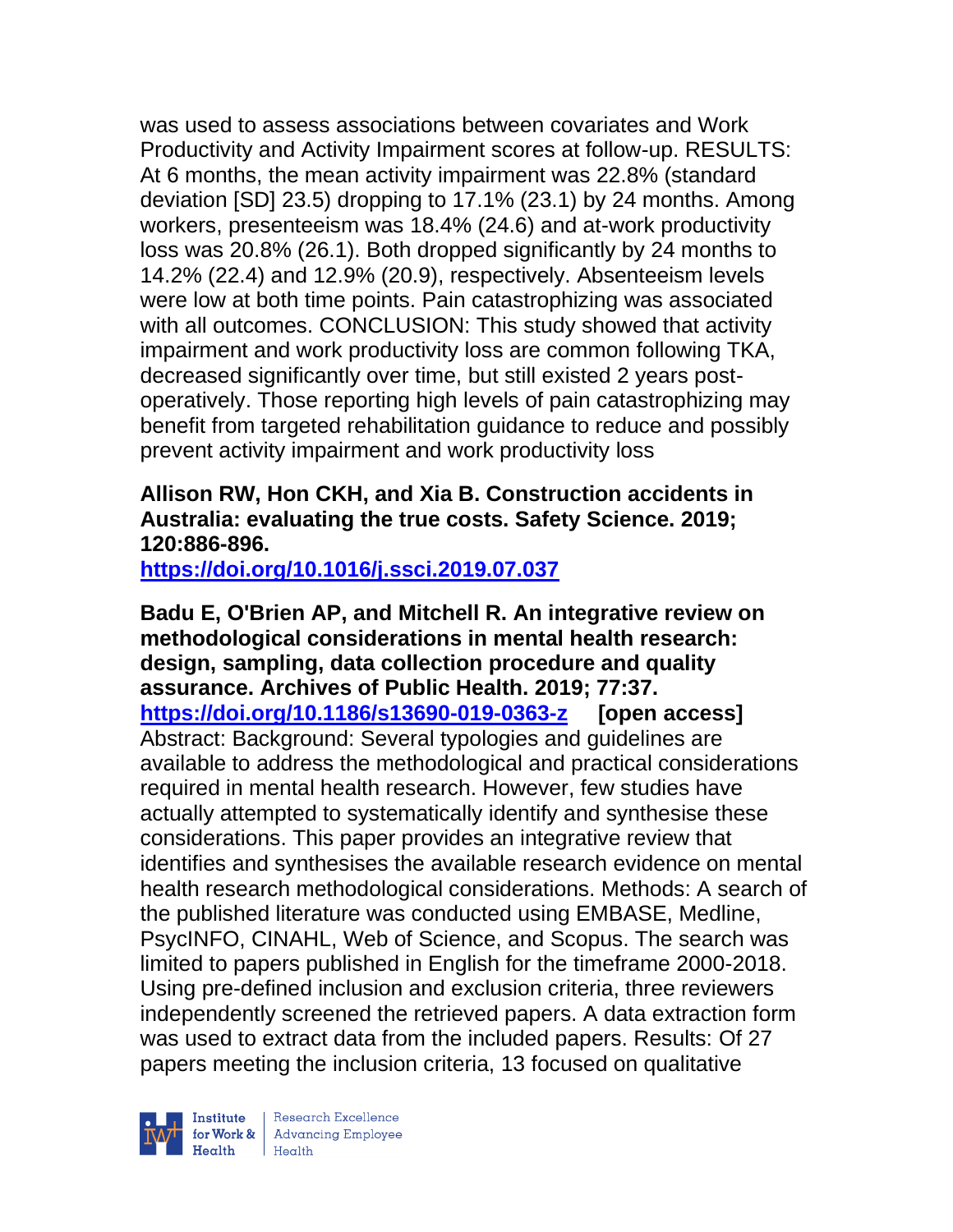research, 8 mixed methods and 6 papers focused on quantitative methodology. A total of 14 papers targeted global mental health research, with 2 papers each describing studies in Germany, Sweden and China. The review identified several methodological considerations relating to study design, methods, data collection, and quality assurance. Methodological issues regarding the study design included assembling team members, familiarisation and sharing information on the topic, and seeking the contribution of team members. Methodological considerations to facilitate data collection involved adequate preparation prior to fieldwork, appropriateness and adequacy of the sampling and data collection approach, selection of consumers, the social or cultural context, practical and organisational skills; and ethical and sensitivity issues. Conclusion: The evidence confirms that studies on methodological considerations in conducting mental health research largely focus on qualitative studies in a transcultural setting, as well as recommendations derived from multisite surveys. Mental health research should adequately consider the methodological issues around study design, sampling, data collection procedures and quality assurance in order to maintain the quality of data collection

### **Buscemi V, Chang WJ, Liston MB, McAuley JH, and Schabrun SM. The role of perceived stress and life stressors in the development of chronic musculoskeletal pain disorders: a systematic review. Journal of Pain. 2019; 20(10):1127-1139. <https://doi.org/10.1016/j.jpain.2019.02.008>**

Abstract: The etiologic role of work-related psychological stress in the development of musculoskeletal pain disorders (MDs) has been systematically investigated. Less clear, however, is the role of perceived stress and life stressors. This review aimed to assess the evidence for an etiologic role of perceived stress and life stressors in the development of chronic MDs. Database searches were conducted to identify prospective longitudinal studies that assessed perceived stress and life stressors in individuals without, or in the first 6 weeks of, musculoskeletal pain. The primary outcome was the development of a chronic MD. Methodologic quality was investigated using an adapted version of the Quality Assessment Tool for Observational Cohort studies and Cross-Sectional studies, and the strength of evidence using the Grading of Recommendations Assessment,

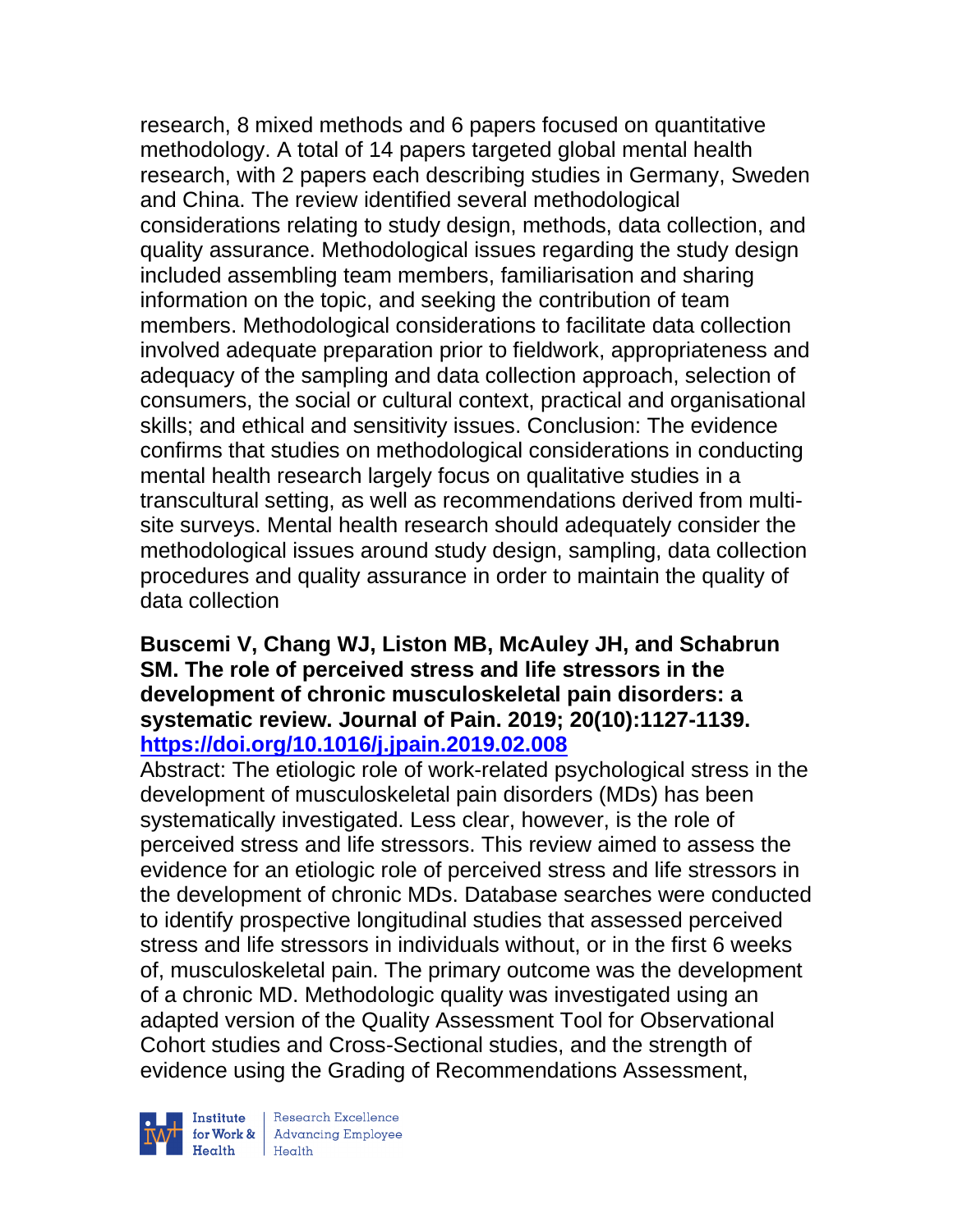Development and Evaluation approach. Seven studies were included representing data from 6 independent cohorts. There was some evidence to support the etiologic role of perceived stress and life stressors in the development of arthritis (low quality) and chronic spinal pain (low quality). The limited number of studies, the poor quality of the evidence, and the heterogeneity of stress measures used across studies suggest that further high quality prospective studies are required to clarify the role of perceived stress and life stressors in the development of chronic MDs. PROSPERO: CRD42017059949 PERSPECTIVE: This review summarizes and critically appraises the evidence for the etiologic role of perceived stress and life stressors in the development of chronic MDs. The limited number of studies, the low quality of the evidence, and the heterogeneity across studies suggest that further research is needed on perceived stress and life stressors in MDs

### **Coomer K and Houdmont J. Contribution of work ability and core self-evaluations to worker health. Occupational Medicine. 2019; 69(5):366-371.**

# **<https://doi.org/10.1093/occmed/kqz081>**

Abstract: BACKGROUND: Work ability (WA) concerns the capacity to manage job demands in relation to physical and psychological resources. Core self-evaluations (CSE) refer to a composite personality construct comprising self-esteem, locus of control, selfefficacy and emotional stability traits. Studies have shown the independent contribution of WA and CSE to work outcomes, yet none has explored their additive contribution, when applied together, to identify workers at risk of impaired health and performance-related outcomes. AIMS: The aim was to explore the contribution of WA and CSE to explaining variance in psychological distress and work engagement in a sample of UK manufacturing sector workers. METHODS: A self-report questionnaire containing validated measures of WA, CSE, psychological distress and work engagement was administered to employees in four UK manufacturing organizations. Bivariate correlations were calculated to identify patterns of relationships between the variables and hierarchical linear regression analyses performed to examine the incremental contribution of WA and CSE to the target variables. RESULTS: Analyses were conducted on data contributed by 311 workers (21%

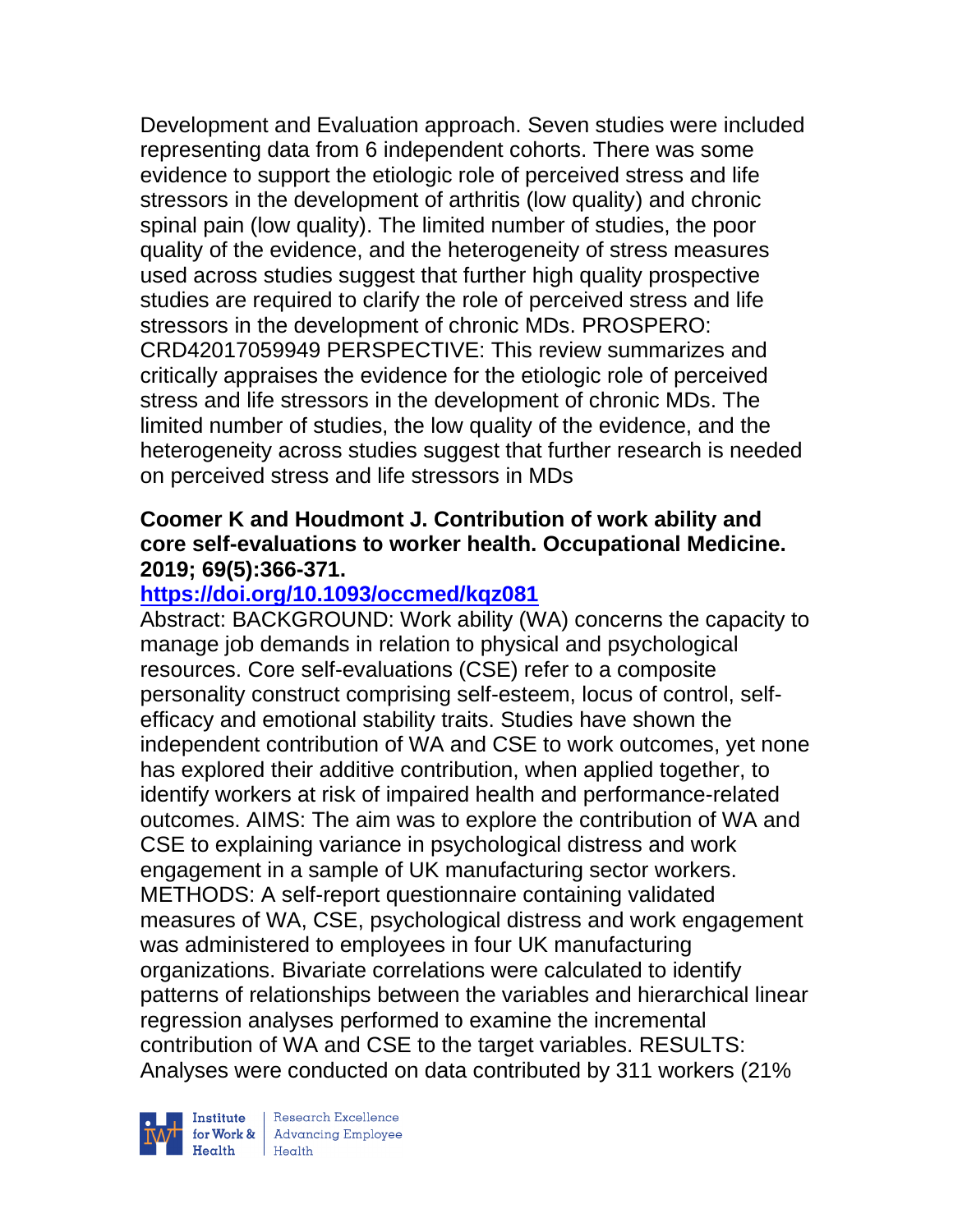response rate). WA accounted for around one-quarter of the variance in psychological distress and around one-fifth of the variance in work engagement. The addition of CSE explained a further 10% (psychological distress) and 7% (work engagement) of the variance. CONCLUSIONS: These exploratory findings suggest that WA and CSE might be useful in the identification of workers at risk of poor psychological well-being and work effectiveness in UK manufacturing. Longitudinal sector-representative studies are required to establish the constructs' predictive power

### **Dopart PJ, Locke SJ, Cocco P, Bassig BA, Josse PR, Stewart PA, et al. Estimation of source-specific occupational benzene exposure in a population-based case-control study of non-Hodgkin lymphoma. Annals of Work Exposures and Health. 2019; 63(8):842-855.**

## **<https://doi.org/10.1093/annweh/wxz063>**

Abstract: OBJECTIVES: Occupational exposures in population-based case-control studies are increasingly being assessed using decision rules that link participants' responses to occupational questionnaires to exposure estimates. We used a hierarchical process that incorporated decision rules and job-by-job expert review to assign occupational benzene exposure estimates in a US population-based case-control study of non-Hodgkin lymphoma. METHODS: We conducted a literature review to identify scenarios in which occupational benzene exposure has occurred, which we grouped into 12 categories of benzene exposure sources. For each source category, we then developed decision rules for assessing probability (ordinal scale based on the likelihood of exposure > 0.02 ppm), frequency (proportion of work time exposed), and intensity of exposure (in ppm). The rules used the participants' occupational history responses and, for a subset of jobs, responses to job- and industry-specific modules. For probability and frequency, we used a hierarchical assignment procedure that prioritized subject-specific module information when available. Next, we derived job-group medians from the module responses to assign estimates to jobs with only occupational history responses. Last, we used job-by-job expert review to assign estimates when job-group medians were not available or when the decision rules identified possible heterogeneous or rare exposure scenarios. For intensity, we



Institute Research Excellence<br>
for Work & Advancing Employee<br>
Health Health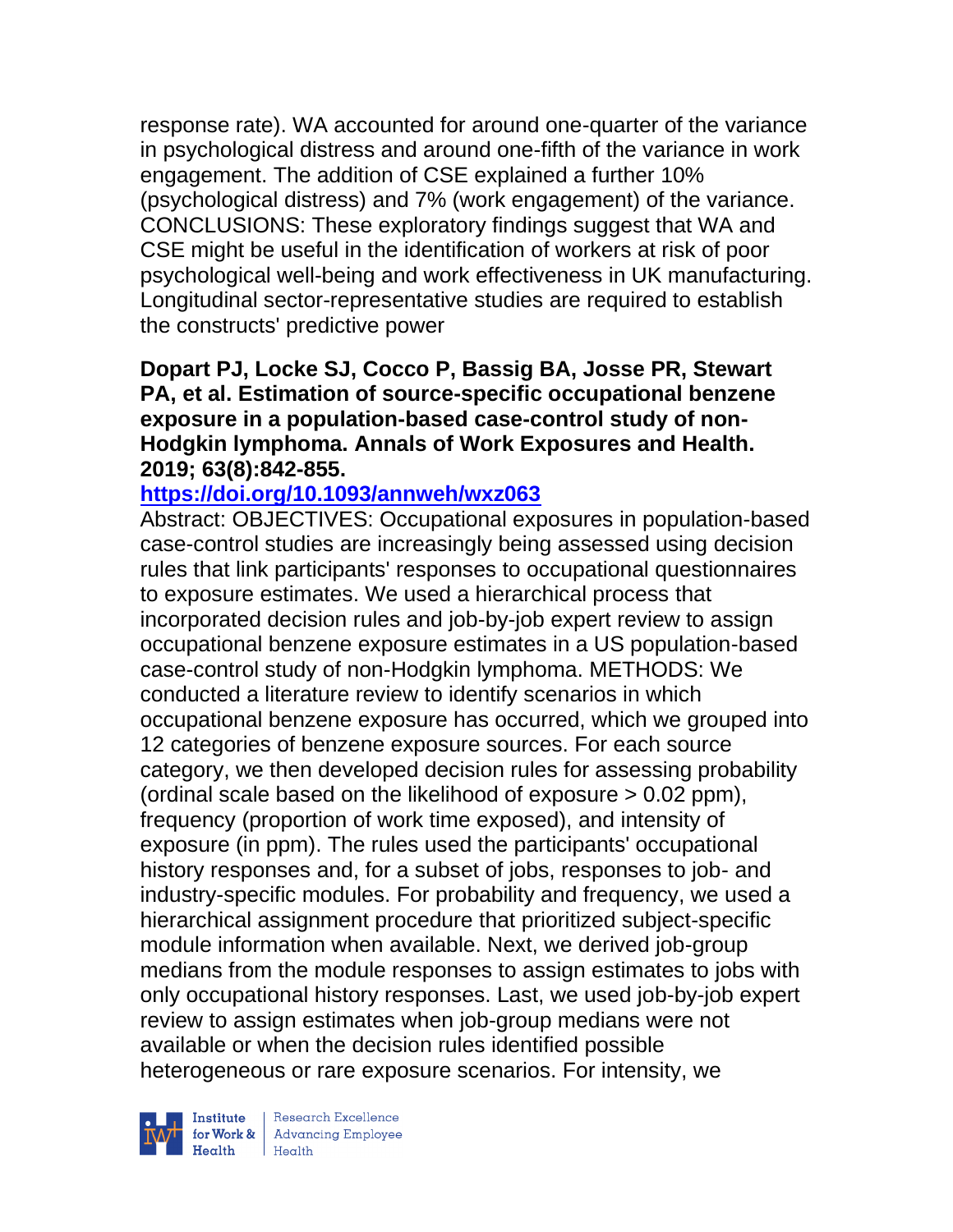developed separate estimates for each benzene source category that were based on published measurement data whenever possible. Frequency and intensity annual source-specific estimates were assigned only for those jobs assigned >/=75% probability of exposure. Annual source-specific concentrations (intensity x frequency) were summed to obtain a total annual benzene concentration for each job. RESULTS: Of the 8827 jobs reported by participants, 8% required expert review for one or more source categories. Overall, 287 (3.3%) jobs were assigned >/=75% probability of exposure from any benzene source category. The source categories most commonly assigned >/=75% probability of exposure were gasoline and degreasing. The median total annual benzene concentration among jobs assigned >/=75% probability was 0.11 ppm (interquartile range: 0.06-0.55). The highest source-specific median annual concentrations were observed for ink and printing (2.3 and 1.2 ppm, respectively). CONCLUSIONS: The applied framework captures some subject-specific variability in work tasks, provides transparency to the exposure decision process, and facilitates future sensitivity analyses. The developed decision rules can be used as a starting point by other researchers to assess occupational benzene exposure in future population-based studies

### **Dumas O, Varraso R, Boggs KM, Quinot C, Zock JP, Henneberger PK, et al. Association of occupational exposure to disinfectants with incidence of chronic obstructive pulmonary disease among US female nurses. JAMA Network Open. 2019; 2(10):e1913563.**

# **<https://doi.org/10.1001/jamanetworkopen.2019.13563> [open access]**

Abstract: Importance: Exposure to disinfectants in health care workers has been associated with respiratory health outcomes, including asthma. Despite the biological plausibility of an association between disinfectants (irritant chemicals) and risk of chronic obstructive pulmonary disease (COPD), available data are sparse. Objective: To investigate the association between exposure to disinfectants and COPD incidence in a large cohort of US female nurses. Design, Setting, and Participants: The Nurses' Health Study II is a US prospective cohort study of 116429 female registered nurses from 14 US states who were enrolled in 1989 and followed up

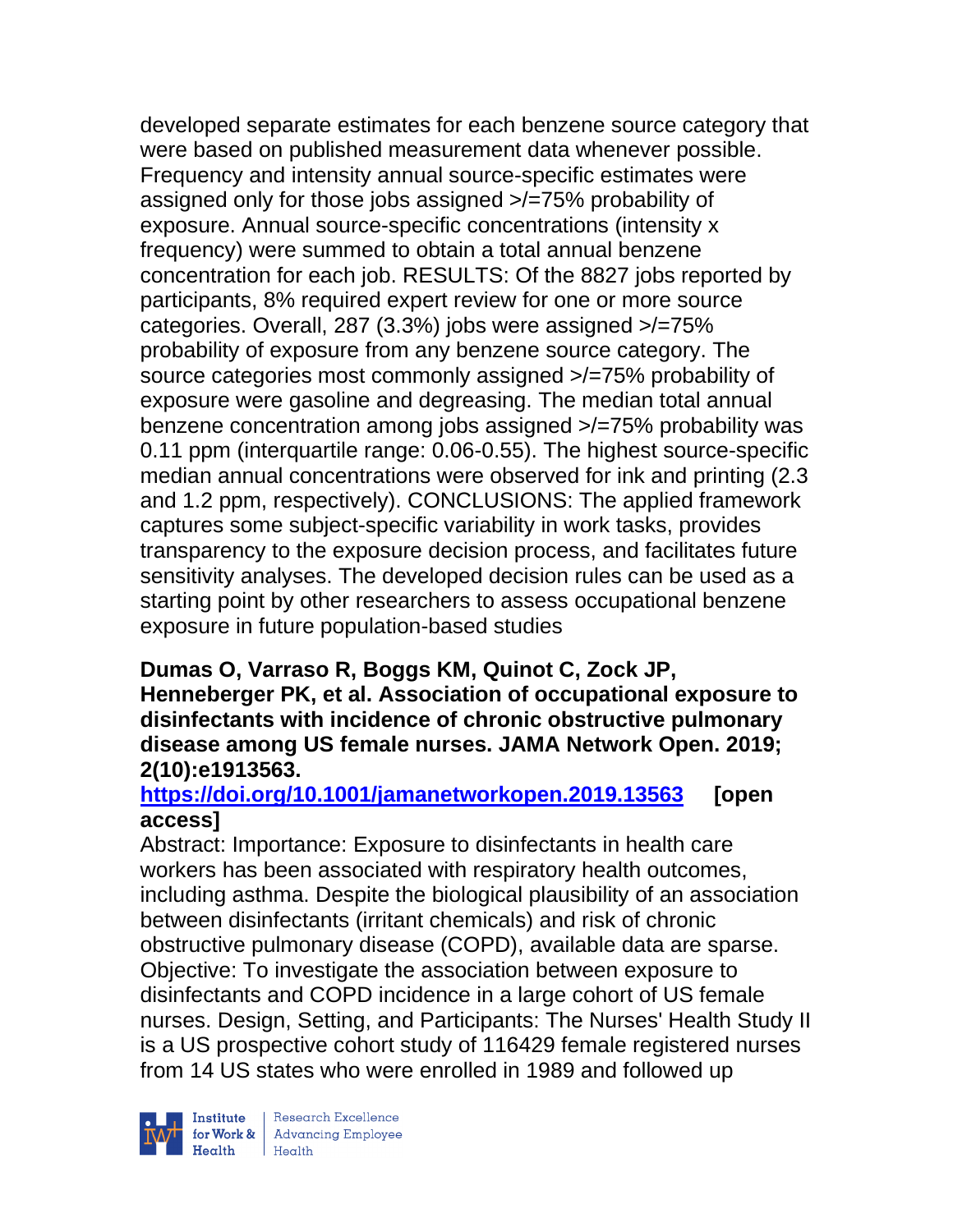through questionnaires every 2 years since. The present study included women who were still in a nursing job and had no history of COPD in 2009, and used data from the 2009 through 2015 questionnaires. Clean and complete data used for this analysis were available in July 2018, and analyses were conducted from September 2018 through August 2019. Exposures: Occupational exposure to disinfectants, evaluated by questionnaire and a job-task-exposure matrix (JTEM). Main Outcomes and Measures: Incident physiciandiagnosed COPD evaluated by questionnaire. Results: Among the 73 262 women included in the analyses, mean (SD) age at baseline was 54.7 (4.6) years and 70 311 (96.0%) were white, 1235 (1.7%) black, and 1716 (2.3%) other; and 1345 (1.8%) Hispanic, and 71 917 (98.2%) non-Hispanic. Based on 368145 person-years of follow-up, 582 nurses reported incident physician-diagnosed COPD. Weekly use of disinfectants to clean surfaces only (16 786 [22.9%] of participants exposed) and to clean medical instruments (13 899 [19.0%] exposed) was associated with COPD incidence, with adjusted hazard ratios of 1.38 (95% CI, 1.13-1.68) for cleaning surfaces only and 1.31 (95% CI, 1.07-1.61) for cleaning medical instruments after adjustment for age, smoking (pack-years), race, ethnicity, and body mass index. High-level exposure, evaluated by the JTEM, to several specific disinfectants (ie, glutaraldehyde, bleach, hydrogen peroxide, alcohol, and quaternary ammonium compounds) was significantly associated with COPD incidence, with adjusted hazard ratios ranging from 1.25 (95% CI, 1.04-1.51) to 1.36 (95% CI, 1.13-1.64). Associations were not modified by smoking or asthma status (P for interaction > .15). Conclusions and Relevance: These longitudinal results suggest that regular use of chemical disinfectants among nurses may be a risk factor for developing COPD. If future studies confirm these results, exposure-reduction strategies that are compatible with infection control in health care settings should be developed

**Lund T, Flachs EM, Sorensen JA, Ebbehoj NE, Bonde JP, and Agner T. A job-exposure matrix addressing hand exposure to wet work. International Archives of Occupational & Environmental Health. 2019; 92(7):959-966. <https://doi.org/10.1007/s00420-019-01435-2>** 

Abstract: PURPOSE: The aim of this study was to create a job-



Institute Research Excellence<br>for Work & Advancing Employee<br>Health Health Health Health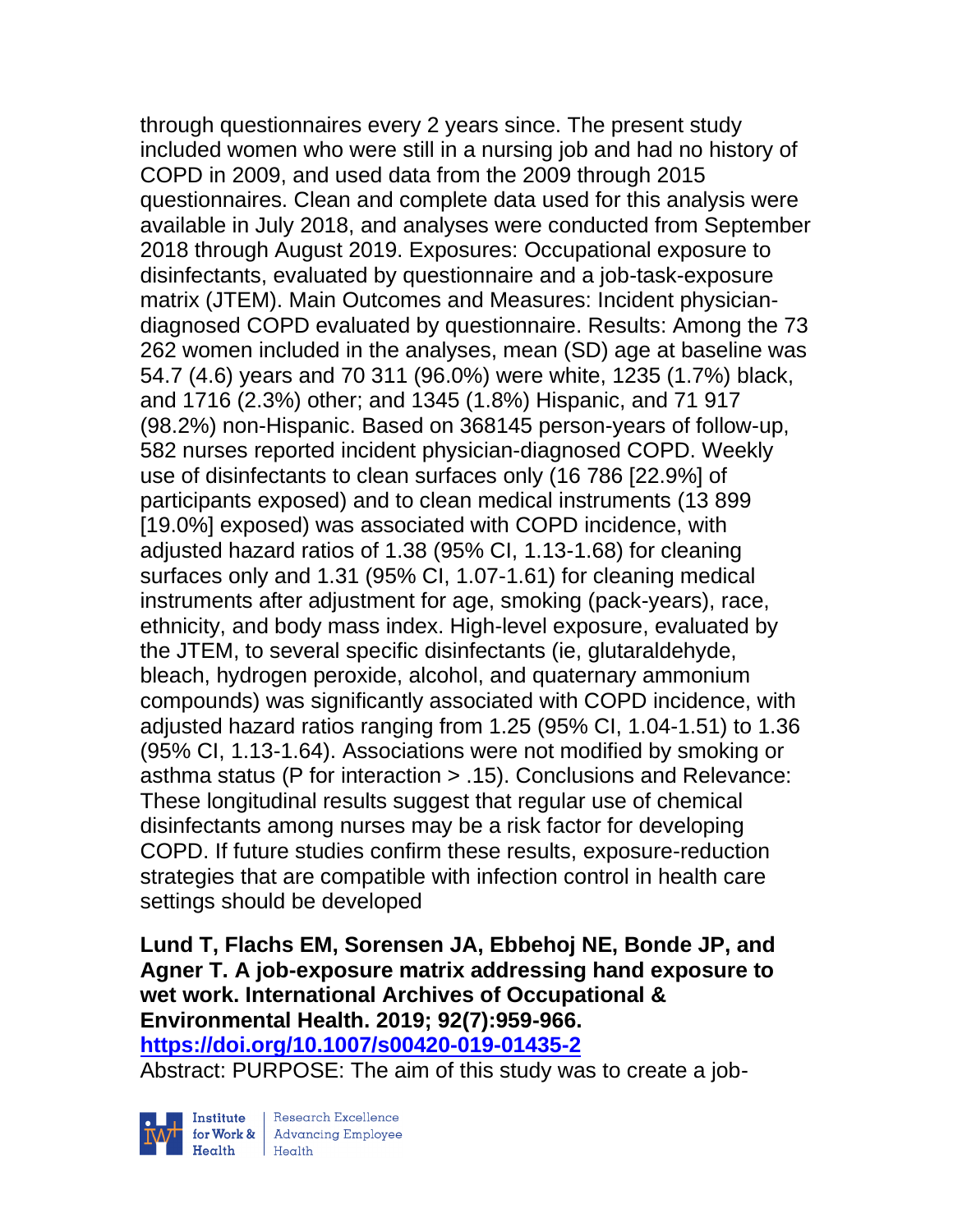exposure matrix (JEM) for wet work. A JEM is a tool used to assess exposure to potential health hazards in occupational epidemiological studies. It can be used when counselling concerning job change/job choice, as a medico-legal tool when recognizing diseases as occupational and when planning interventions regarding prevention of, in this case, occupational hand eczema. METHODS: The study population was based on results from national surveys on working environment performed by the National Research Centre for the Working Environment in Denmark in 2000, 2005, and 2010 (National Research Centre for the Working Environment). We assessed responses on questions regarding wet hands, glove wear and total wet work. For the JEM a cutoff of 2 h total wet work/day was chosen as the exposure measurement. The proportion of responses of 2 h total wet work/day in each profession is illustrated as a number between 0 and 1 equal to 0-100% of the responses. RESULTS: Total wet work was most frequent among cleaners (domestic, office, and hotel cleaning), butchers and fishmongers, cooks, beauticians (hairdressers, barbers, related work) and health care workers (homebased personal workers, dentists, dental assistants). Regarding differences between sexes we found that indifferent of age and profession, women had 78% higher odds of having wet work. CONCLUSION: We found that wet work as an exposure varies among professions depending on whether wet hands or glove wear is assessed. A JEM is a useful tool to assess the extent of the exposure, wet work, independent of prior perceptions of classical wet work professions

#### **Maeng D, Cornell AE, and Nasra GS. Utilization of an employee behavioral health program and its effects on outcomes for depression and anxiety disorders. Journal of Occupational & Environmental Medicine. 2019; 61(10):812-817. <https://doi.org/10.1097/JOM.0000000000001678>**

Abstract: OBJECTIVE: To examine the impact of an employersponsored behavioral health program on depression and anxiety by assessing dose effect of psychotherapy. METHODS: A retrospective data analysis of patients with baseline scores more than or equal to 10 on the Patient Health Questionnaire (PHQ9) or the Generalized Anxiety Disorder 7-item scale (GAD7). Survival analyses were conducted to assess whether those with a higher number of therapy



| Research Excellence Finantium Research Excellence<br>
For Work & Advancing Employee<br>
Health Health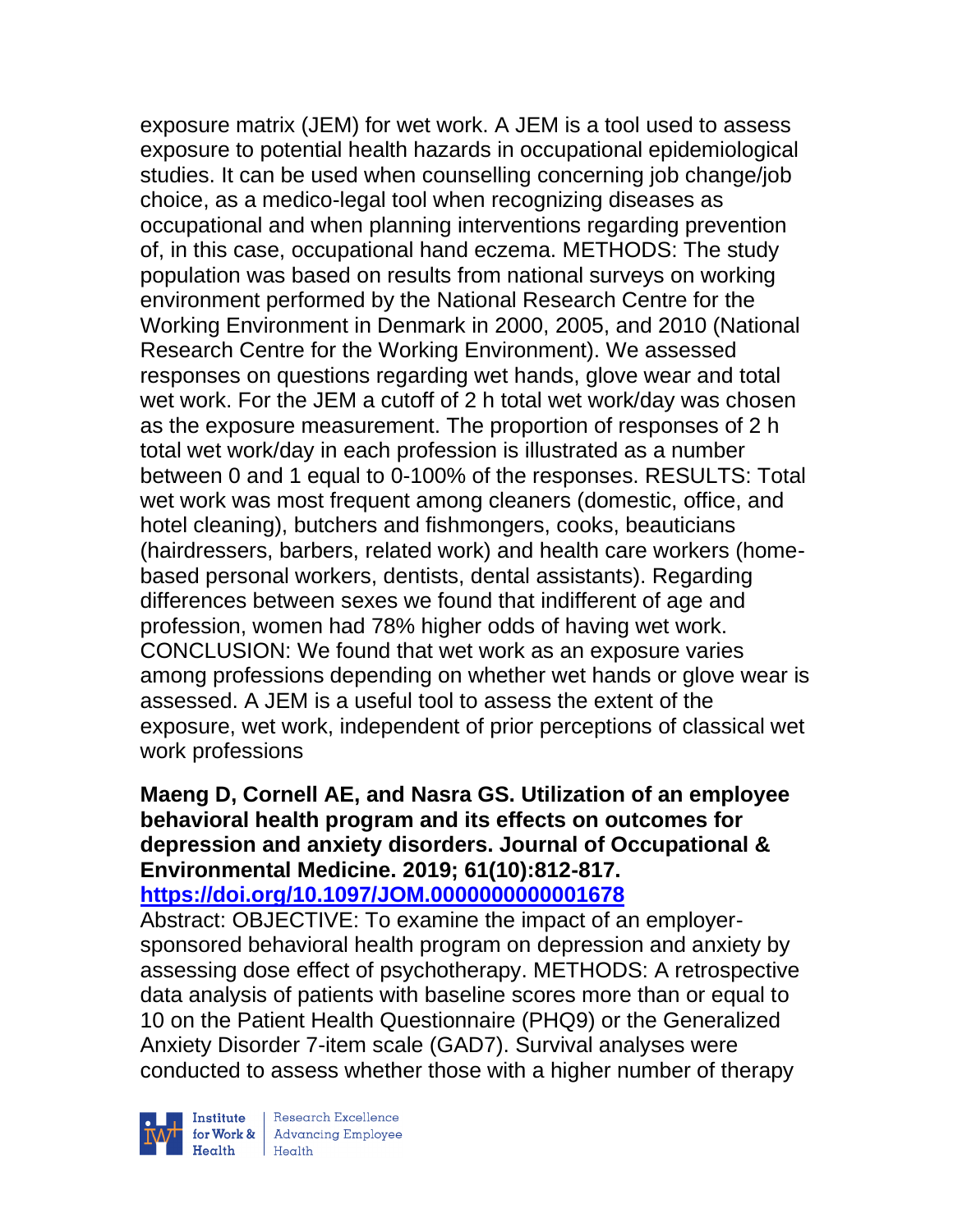sessions per episode (dose) achieved faster response (score reduction by 50% or below 10). RESULTS: Patients with medium (8 to 12 visits) or high (more than 12 visits) dose achieved faster response than those with low dose (less than eight visits; hazard ratios more than 1.5,  $P < 0.05$ ). No significant difference was found between the medium and high dose. CONCLUSION: Higher dose of psychotherapy is correlated with improved behavioral health outcomes, although there appears to be no incremental benefit beyond a certain level

**Neis B and Lippel K. Occupational health and safety and the mobile workforce: insights from a Canadian research program. New Solutions. 2019; 29(3):297-316. <https://doi.org/10.1177/1048291119876681>** 

**Other Articles in the Special Issue**

**Cedillo L, Lippel K, and Nakache D. Factors influencing the health and safety of temporary foreign workers in skilled and low-skilled occupations in Canada. New Solutions. 2019; 29(3):422-458.** 

**<https://doi.org/10.1177/1048291119867757>** 

**Gesualdi-Fecteau D, Nakache D, and Matte Guilmain L. Travel time as work time? Nature and scope of Canadian labor law's protections for mobile workers. New Solutions. 2019; 29(3):349-370.** 

**<https://doi.org/10.1177/1048291119867750>** 

**Hill NS, Dorow S, Barnetson B, Martinez JF, and Matsunaga-Turnbull J. Occupational health and safety for migrant domestic workers in Canada: dimensions of (im)mobility. New Solutions. 2019; 29(3):397-421. <https://doi.org/10.1177/1048291119867740>** 

**Howse D. "You can't solve precarity with precarity." The new Alberta workers program: an interview with Jared Matsunaga-Turnbull, executive director of the Alberta Workers' Health Centre. New Solutions. 2019; 29(3):459-**

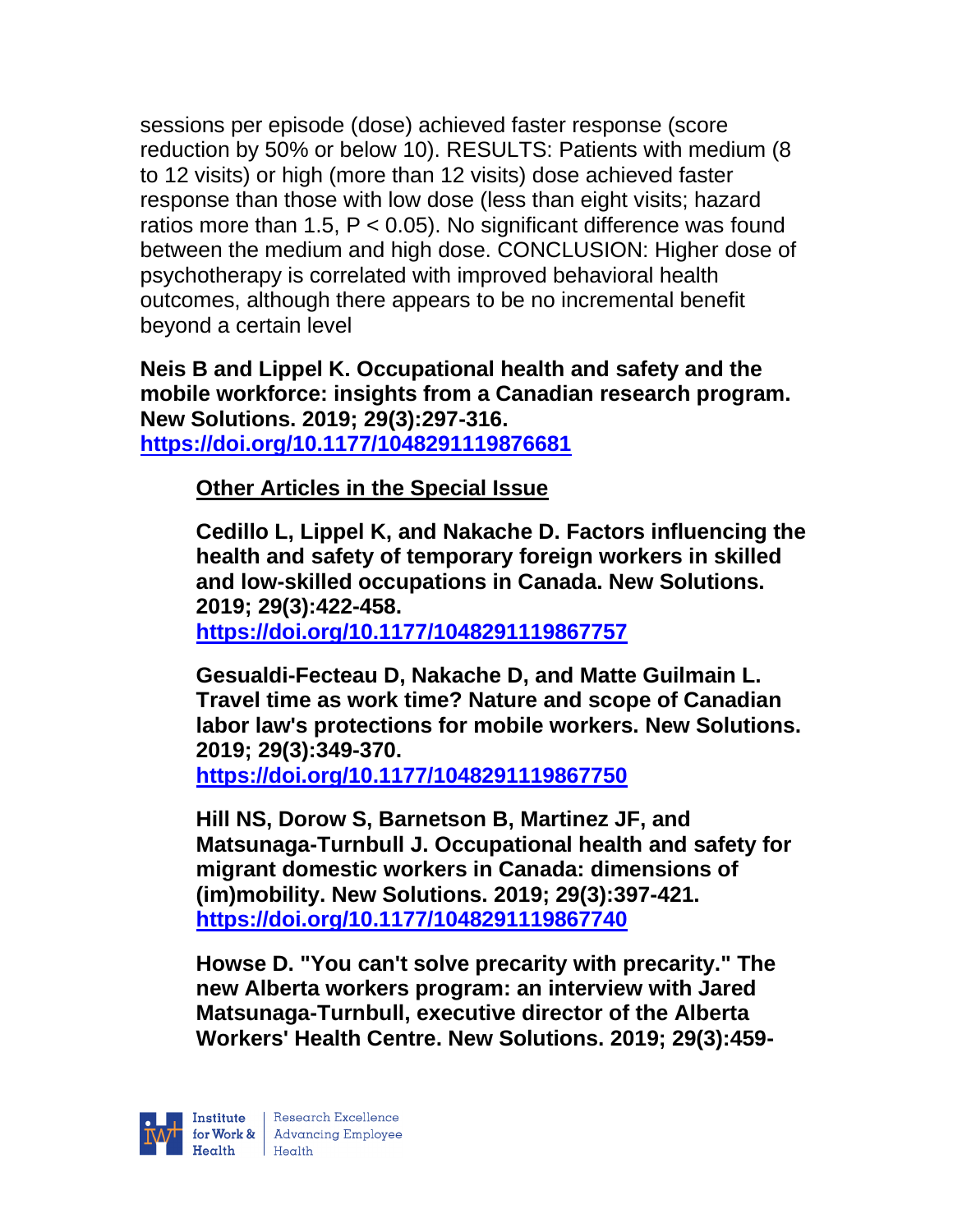**477. <https://doi.org/10.1177/1048291119869165>** 

**Lippel K and Walters D. Regulating health and safety and workers' compensation in Canada for the mobile workforce: now you see them, now you don't. New Solutions. 2019; 29(3):317-348. <https://doi.org/10.1177/1048291119868805>** 

**Shan D and Lippel K. Occupational health and safety challenges from employment-related geographical mobility among Canadian seafarers on the Great Lakes and St. Lawrence Seaway. New Solutions. 2019; 29(3):371-396. <https://doi.org/10.1177/1048291119870762>** 

**Oneal G, Graves JM, Diede T, Postma J, Barbosa-Leiker C, and Butterfield P. Balance, health, and workplace safety: experiences of new nurses in the context of total worker health. Workplace Health & Safety. 2019; 67(10):520-528. <https://doi.org/10.1177/2165079919833701>** 

Abstract: Transitioning into independent professional practice may be a difficult and trying process for newly licensed nurses, who may be at risk for burnout and quitting their jobs. Issues related to new nurses' well-being at work may also impact their personal lives. Using thematic analysis within the framework of Total Worker Health, this study examined factors related to the overall work, safety, and health of newly licensed nurses that should be addressed in work environments to promote well-being and prevent burnout and attrition. The main component of Total Worker Health is to find and understand the relevant issues that lead to safety and health risks in the workplace and affect workers' well-being at work and home. The overarching concept of Balance between Work and Life included three main themes: Health, Work Environment, and Learning to Be (a nurse). These themes with their subthemes described the difficulties participants had in balancing the complex interactions of work conditions and social life changes during the transition from student to professional nurse. Participants identified new physical health problems, mental health challenges, physical violence, lack of support structures at work, and alterations in family and friend

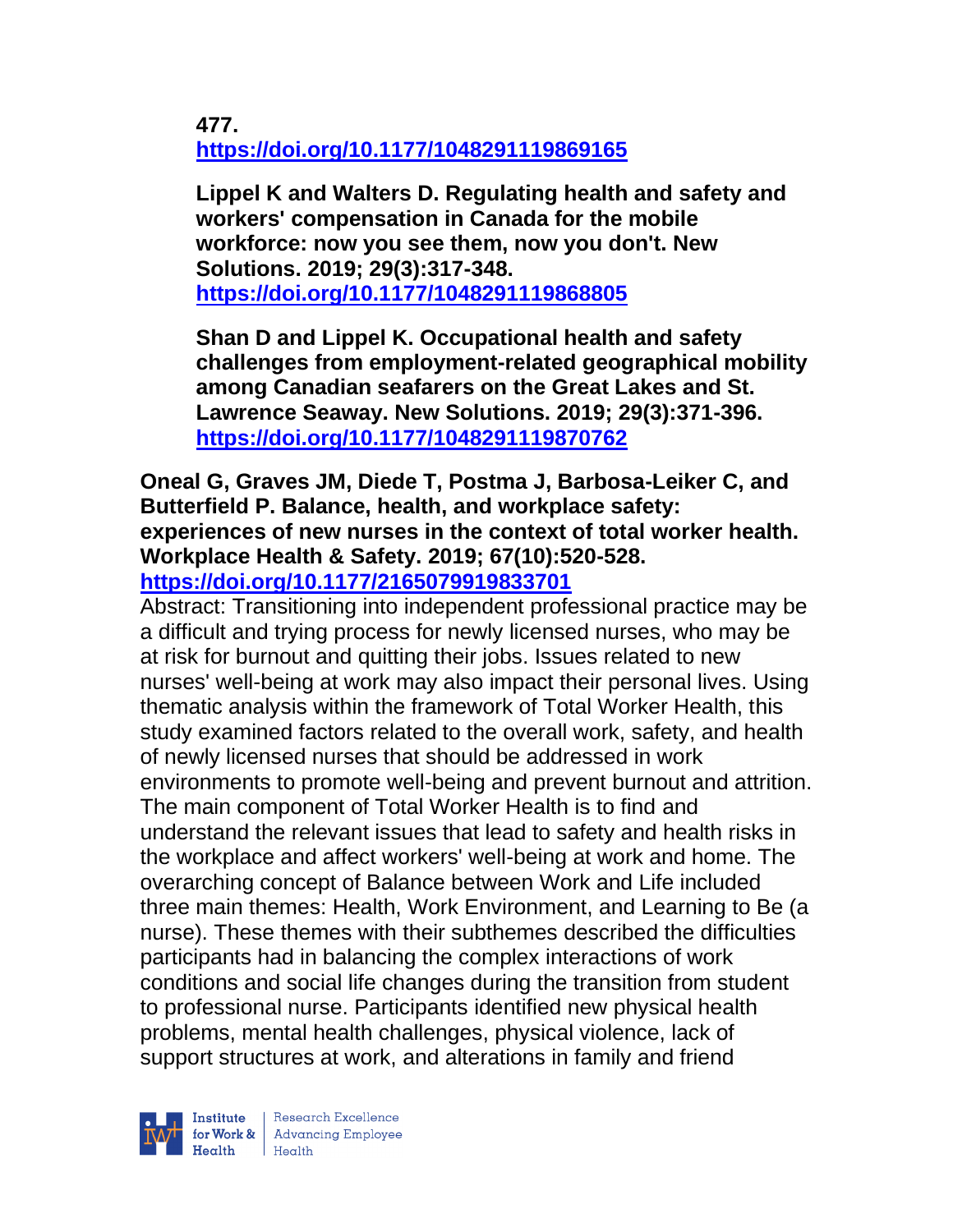relationships. However, they also developed protective factors from new connections with coworkers. These findings showed that new nurses are vulnerable to many factors at home and work that affect well-being and may lead to burnout and attrition. Implications include interventions at work that focus on health promotion, group support, and safety risk prevention through occupational nurse management

### **Pfortner TK, Pfaff H, and Hower KI. Trends in the association of different forms of precarious employment and self-rated health in Germany. An analysis with the German Socio-Economic Panel between 1995 and 2015. Journal of Epidemiology & Community Health. 2019; 73(11):1002-1011.**

## **<https://doi.org/10.1136/jech-2018-211933>**

Abstract: BACKGROUND: Precarious employment has increased in Germany by means of labour market flexibilisation throughout the 1990s and 2000s. In this study, trends in the association of self-rated health (SRH) with different dimensions of precarious employment by gender in Germany between 1995 and 2015 were assessed considering different periods of labour market reforms and the Great Recession. METHODS: Analyses were conducted using the German Socio-Economic Panel from 1995 to 2015. All employed individuals aged 18-67 years and living in private households were considered for analysis to examine the risks of poor SRH by low wage, working poverty, non-standard working time arrangements and perceived job insecurity by gender. Predicted probabilities, adjusted risk ratio (ARR), adjusted risk difference (ARD) and trends were examined using pooled interval logistic regression with individual-clustered standard errors. RESULTS: Relative and absolute differences in SRH rose significantly over time by perceived job insecurity for men, but not for women. Working poverty appeared to be significantly associated with SRH in the Great Recession and the post-Recession period for both gender. Non-standard working time arrangements were not significantly associated with SRH for both gender, and low wage appeared to be significantly associated with SRH only for men in the post-Recession period. CONCLUSIONS: The results highlighted the relevance of labour market reforms of deregulation and flexibilisation in Germany to differences in SRH by specific forms of precarious employment and gender differences in the impact of labour market reforms on precarious employment and health



| Research Excellence for Work & Advancing Employee<br>Health Health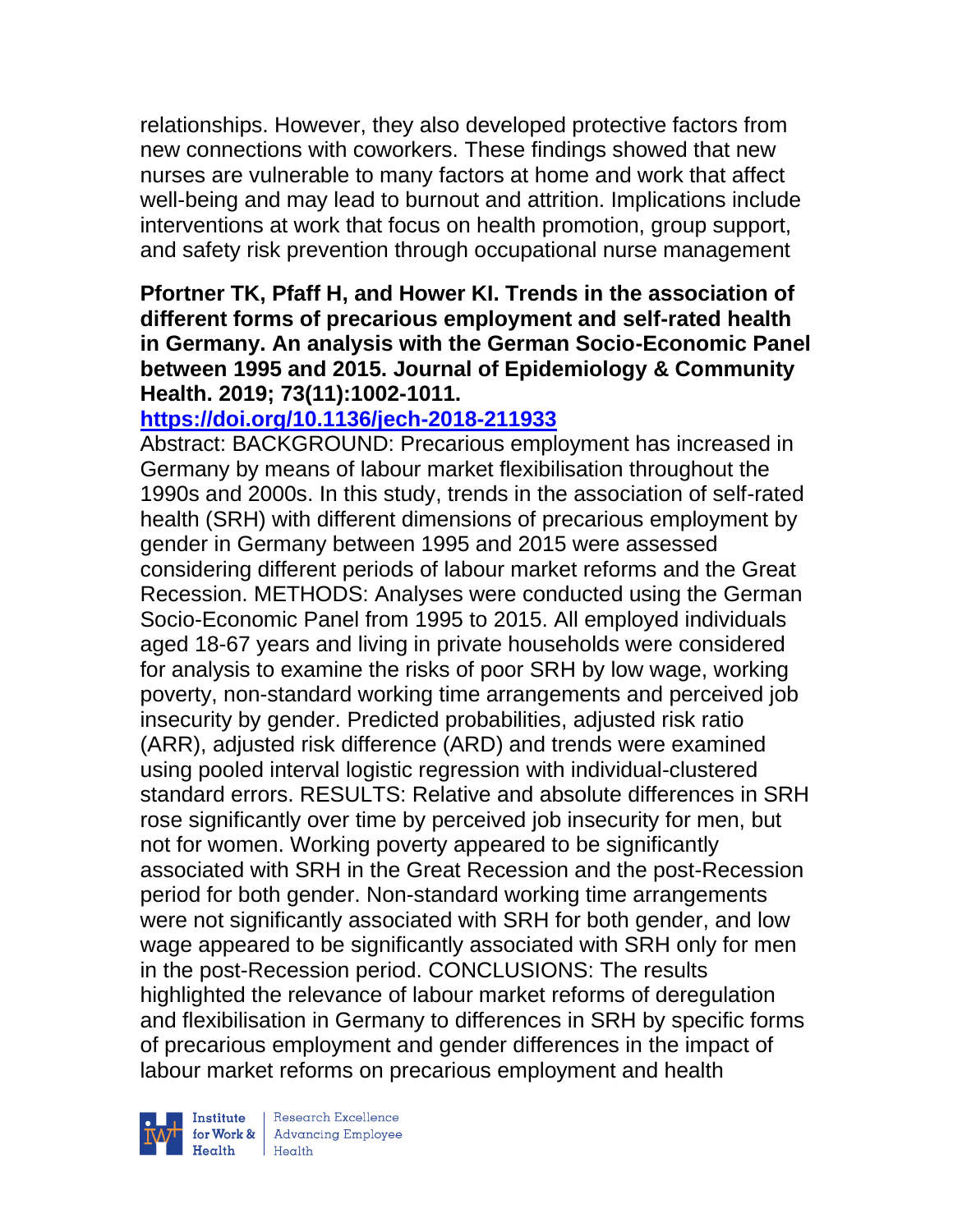**Pilbeam C, Denyer D, Doherty N, and Davidson R. Designing safer working interventions through a literature review using a mechanisms-based approach. Safety Science. 2019; 120:352- 361.** 

**<https://doi.org/10.1016/j.ssci.2019.07.017>** 

#### **van de Voort I, De Rijk A, Hensing G, and Bertilsson M. Determinants of managerial preventive actions in relation to common mental disorders at work: a cross-sectional study among Swedish managers. Journal of Occupational & Environmental Medicine. 2019; 61(10):854-862. <https://doi.org/10.1097/JOM.0000000000001629>**

Abstract: OBJECTIVE: Manager characteristics (personal, work-, and competence-related) were investigated as determinants of managerial preventive actions (MPAs) in relation to common mental disorders (CMDs) among employees. METHODS: A web survey (n = 2921) among Swedish managers measured diverse managerial characteristics and two types of MPAs: reviewing assignments and work situation (MPA-review); talking about CMDs at the work place (MPA-talk). RESULTS: MPA-review was reported by 50% and MPAtalk by 57% of managers. Characteristics that related to more MPAs were female gender, workplace offering lectures on CMDs, workplace offering stress counseling, being responsible for the work environment, management training on CMDs, and more than 10 years of managerial experience (MPA-talk only). CONCLUSION: Managers who are female, have had training on CMDs, and work for organizations paying attention to CMD prevention initiate MPAs more often

**Wang Y, McKee M, Torbica A, and Stuckler D. Systematic literature review on the spread of health-related misinformation on social media. Social Science & Medicine. 2019; 240:112552. <https://doi.org/10.1016/j.socscimed.2019.112552> [open access]** Abstract: Contemporary commentators describe the current period as "an era of fake news" in which misinformation, generated intentionally or unintentionally, spreads rapidly. Although affecting all areas of life, it poses particular problems in the health arena, where it can delay or prevent effective care, in some cases threatening the lives of individuals. While examples of the rapid spread of misinformation



| Research Excellence for Work & Advancing Employee<br>Health Health